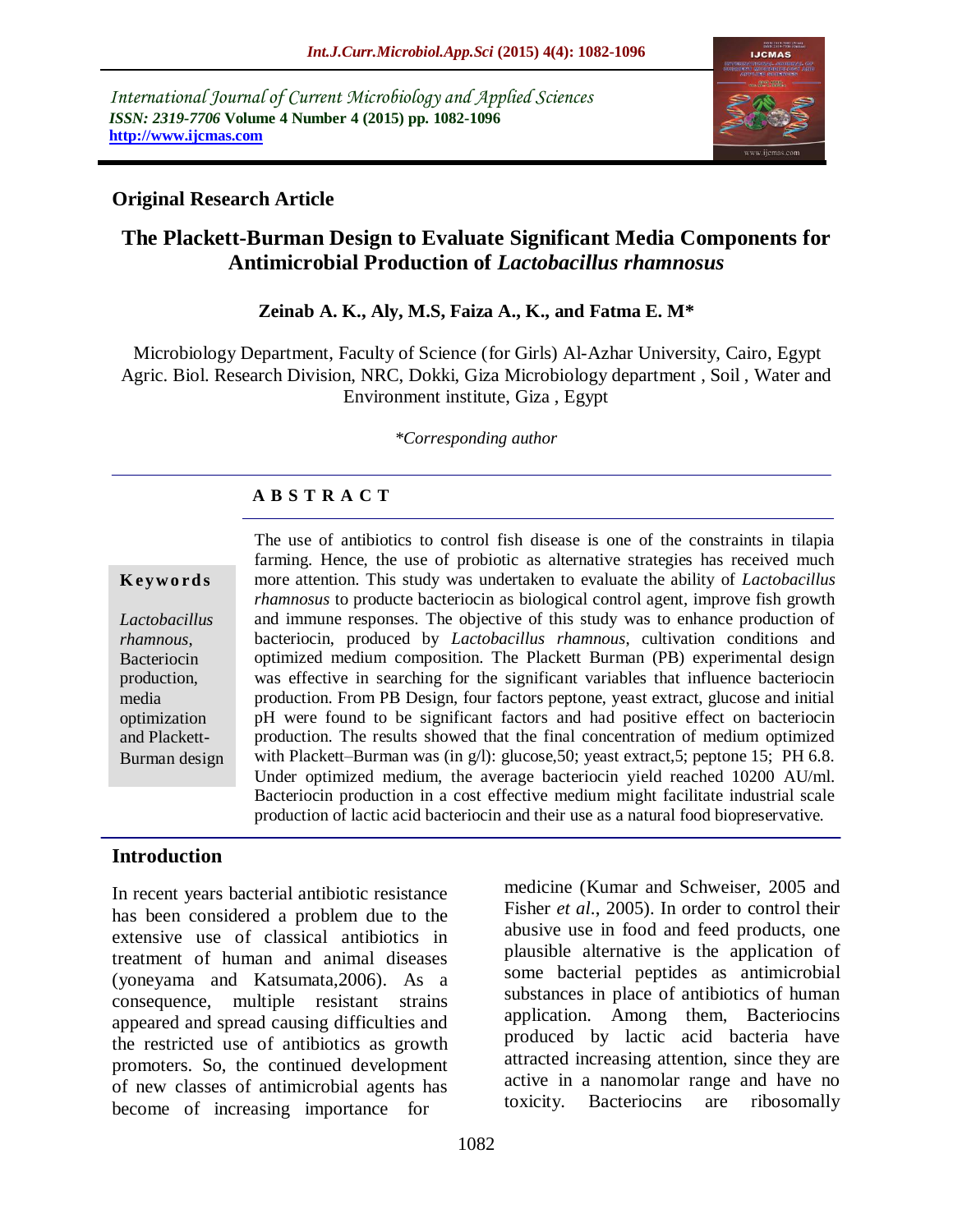synthesized proteinaceous compound lethal to bacteria other than the producing strain. Bacteriocins are proteins or complexed proteins which are biologically active with antimicrobial action against other bacteria, principally closely related species. They are produced by bacteria and are normally not termed antibiotics in order to avoid confusion and concern with therapeutic antibiotics, which can potentially illicit allergic reactions in humans and other medical problems (Deraz *et al.*, 2005) Bacteriocins are commonly divided into four groups (Ennahar *et al*., 2000 and Oscáriz and Pisabarro, 2001). They are I) Lantibiotics; II) small hydrophobic heatstable peptides  $\left($  < 13,000 Da); III) large heat-labile proteins (> 30,000 Da) and IV) complex bacteriocins showing the complex molecule of protein with lipid and/or carbohydrate.

Number of experimental factors known to influence the production of bacteriocins, where as optimization of media composition is one of the important parameter for enhancement of bacteriocin production. The effects of media composition and culture conditions on production of bacteriocins have already been reported (Biswas *et al.*, 1991; De Vuyst and Vandame*.*, 1992; Parente and Hill*.*, 1992). Conventional methods for optimization of medium and culture conditions involves may lead to unreliable and wrong conclusions and also extremely time consuming and expensive. Now a days the approach has shifted to statistical methods which offer several advantages over conventional methods in being rapid and reliable, helps understanding the interactions among the nutrients at various concentrations and reduces the total number of experiments tremendously resulting in saving time and material (Li *et al.*, 2001). The reported use of Response Surface Method and Plackett-Burman statistical designs in optimization and for

studying effects of various parameters is gaining immense importance for the production of bacteriocins (Kumar and Srivastava*.*, 2010; Patil *et al.*, 2011; Selvaraj *et al.*, 2012). In present study the Plackett-Burman design was used to determine the significance of various media ingredients and growth conditions for the production of bacteriocin by *Lactobacilli* isolated from different depth of El-Khadra lake.

## **Materials and Methods**

## **Sample collection and Isolation of Lactobacillus**

Water samples were collected from El-Khadra Lake at different depth of the lake water, these samples were transported to the laboratory immediately using cool box (4°C) and tested directly. LAB were isolated from water samples by adding 10 ml of samples and mixed with 90 ml of normal saline solution (8.5 gm NaCl/ l) and homogenizing for 2 min ( Babji and Murthy, 2000). Serial dilutions up to  $10^7$  were prepared and appropriate dilutions were plated de Man Rogosa and Sharpe (De Man *et al*., 1960) agar plates by pour plate method (Awan and Rahman, 2005). MRS Plates were incubated at  $37^0C$  for 48 hours an-aerobically. Morphologically distinct and well isolated colonies were picked and transferred to new MRS agar plates by streaking. Finally, pure colonies were obtained.

## **Identification of** *Lactobacillus* **species**

Macroscopic appearance of all colonies was examined for cultural and morphological characteristics. Bacterial isolates were selected for biochemical test and 16S rRNA sequencing (Mandal *et al*., 2008; Rouse *et al*., 2008). Pure cultures were maintained in MRS broth at  $-20^{\circ}$ C with 10% (v/v) glycerol.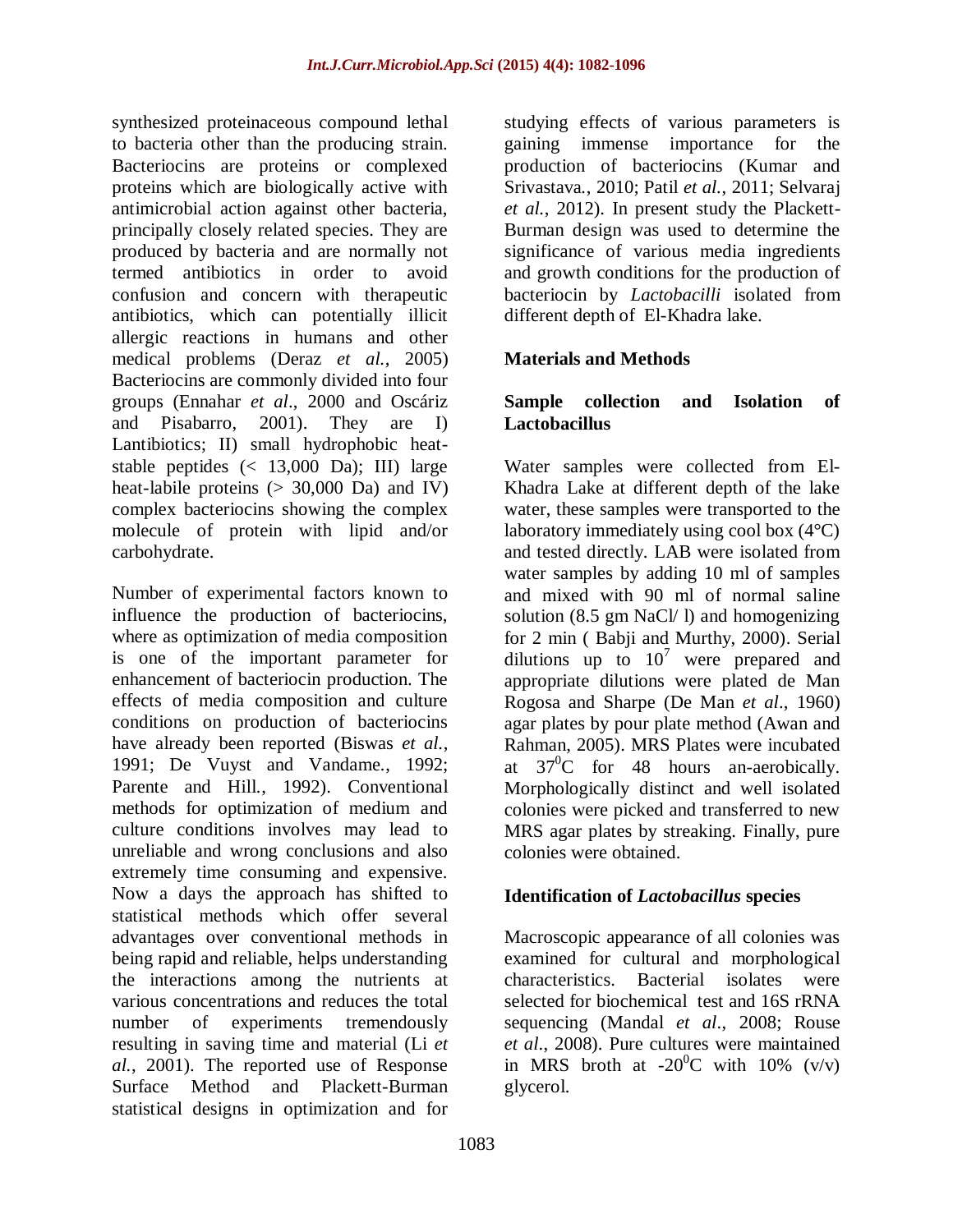# **Target pathogen**

Collection of samples were examined for the presence of *E. coli*, *Salmonella Pseudomonas* and *Staphalococcus*. Microbiological analysis A Portion (10 ml) from each sample was extracted aseptically and homogenized with 90 ml sterile enrichment broth (lactose broth for *E. coli*, asparagine broth for *P.aeruginosa* and peptone water for *S. aureus*) and incubated at 37 °C for 24 hours.

Media and growth conditions for the isolation and identification of E. coli, the enriched sample was cultured on selective medium Levine Eosin Methylene Blue (EMB) Agar and incubated at 37 °C for 24 hours. Morphologically typical colonies producing metallic sheen were taken into nutrient broth for further identification. S. aureus was isolated by using the technique given by Baird Parker (1962).

Enriched samples were streaked on Baird Parker Agar (BPA) and the plate was incubated at 37 °C for 24–48 hours. Appearances of jet black colonies surrounded by white halo were considered to be presumptive *S. aureus*.

All the tubes that showed growth with greenish-blue pigment, or both fluorescence under UV light were subcultivated in acetamide agar for confirmation as *P. aeruginosa* (APHA, 1981). Bacterial isolates were selected for physiological and biochemical examination and 16s rRNA . Pure cultures were maintained in MRS broth at -20 $\rm{^{\circ}C}$  with 10% (v/v) glycerol.

## **Screening for bacteriocinogenic potential**

The inhibitory activity of the Lactobacilli isolates was determined by Agar- well diffusion assays (Schillinger and Lucke, 1989). Crude bacteriocin was prepared by

inoculating the cultures (used to screen for bacteriocinogenic potential) in MRS broth (10mL) and incubated at 30°C. After incubation it was centrifuged at 12000 rpm at 4°C for 30 min and supernatant was collected and filtered through 0.45μm pore size filters in order to eliminate any possibility of remaining cell/contamination. The cell free supernatant was referred as crude bacteriocin preparation (Muriana *et al.*, 1991). Crude bacteriocin was neutralized by 1N NaOH and final pH was set at 7. Nutrient agar plates were overlaid with 0.1mL of the indicator bacterial strains. Wells were cut into agar plates and 100μl of neutralized crude bacteriocin preparation was placed into each well. The plates were incubated at 37°C for overnight and zones of inhibition were measured in cm (Muriana *and* Klaenhammer*.*, 1991; Schillinger *et al*., 1991). Antimicrobial activity of the bacteriocin was expressed as arbitrary units (AU) per mL. One AU was defined as the reciprocal of the highest dilution showing a clear zone of growth inhibition (Van Reenen *et al*., 1998).

## **Identification of the significant factors by Plackett–Burman design(PBD) :**

The purpose of the first optimization step was to identify important ingredients of the culture medium. PB design was applied for screening of the significant variables that influence bacteriocin production. By this, the most significant component that affects the production of bacteriocin can be determined and will be used for media optimization. The design experiment for screening the most significant component of MRS media such as:

# **Effect of pH on bacteriocin production**

To determine the effect of pH on bacteriocin production, four batches of 100 mL MRS broth was prepared and adjusted to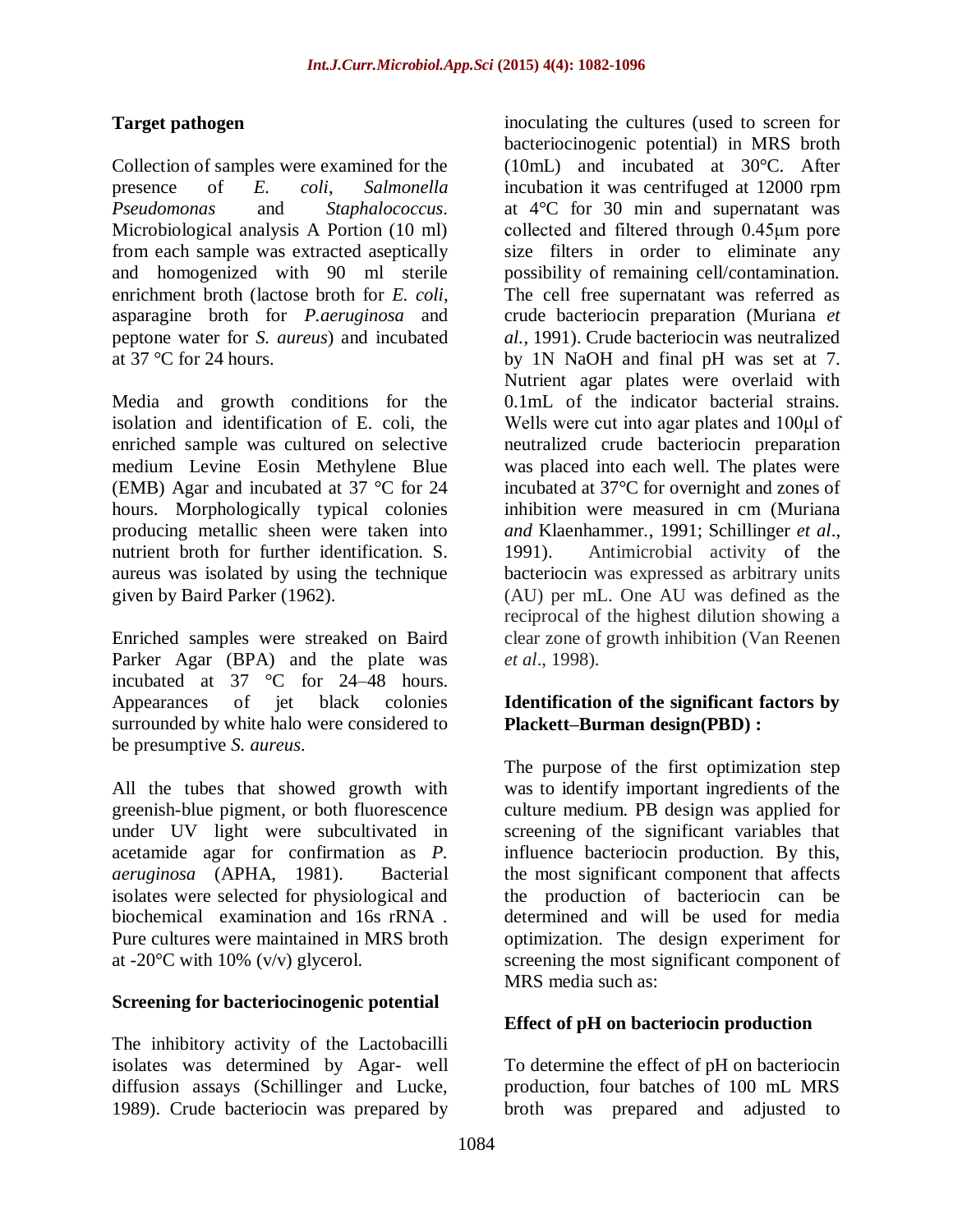pH=5,6,7,8 respectively with 1 N HCl or 1 N NaOH, and then autoclaved. Each medium was inoculated  $(1 \% \t v/v)$  with an overnight culture of bacteriocin producing organism. Plates were kept at cool temperature for 1 hr and then incubated at 37°C for 24hrs.

## **Effect of carbon sources on bacteriocin production**

The effect of carbon sources on the production of bacteriocin was carried out using 2 % (w/v) glucose, lactose, sucrose, fructose and maltose as carbon sources. The sterilized medium was inoculated with an (1 % v/v) overnight culture of bacteriocin producing *Lactobacillus.* Plates were kept at cool temperature for 1 hr and then incubated at 37°C for 24hrs

## **Effect of nitrogen sources on bacteriocin production**

Different nitrogen sources such as beef extract, yeast extract, peptone, tryptone, urea and ammonium chloride which were supplemented at 2 % (W/V) to study their effect on bacteriocin activity bybacteriocin producing organism *Lactobacillus.* 

The medium was sterilized and inoculated (1 % v/v) with an overnight culture of bacteriocin producing organism *Lactobacillus spp.* Plates were kept at cool temperature for 1 hr and then incubated at 37°C for 24hrs

## **Effect of inorganic salts on bacteriocin production**

Different inorganic salts such as MnSO4,  $ZnSO<sub>4</sub>$ ,  $CuSO<sub>4</sub>$ ,  $FeSO<sub>4</sub>$ ,  $K<sub>2</sub>HPO<sub>4</sub>$ , and  $KH_2PO_4$  which were supplemented at 2 % (w/v) to study their effect on bacteriocin activity by bacteriocin producing organism *Lactobacillus.* The medium was sterilized and inoculated  $(1 \% \t v/v)$  with an overnight culture of bacteriocin producing organism *Lactobacillus spp*. Plates were kept at cool temperature for 1 hr and then incubated at 37°C for 24hrs.

Based on the results of the above experiments, the selected carbon sources (glucose and lactose) and nitrogen sources (peptone and yeast extract) were further optimized together with other variables. The Plackett–Burman design was used in this stage

The Plackett–Burman experimental design (Plackett and Burman, 1944) based on the first-order model:

# **Y = β0 + Σ βi Xi**

was used to screen the important variables that influence bacteriocin production. Where Y is the response (PGA yield), β0 is the model intercept and βi is the linear coefficient, and xi is the level of the independent variable. This model identifies the main parameters required for maximal bacteriocin production. Total number of trials to be carried out according to the Plackett–Burman is  $n+1$ , where n is number of variables (medium components). The experimental design with the name, symbol code, and actual level of the variables is shown in Tables 1 and 2. Each variable is represented at two levels, high and low, which are denoted by  $(+1)$  and  $(-1)$ , respectively. Table 1 lists the factors under investigation as well as the levels of each factor used in the experimental design with the symbol code and actual level of the variables. The independent variables were screened in 7 combinations and actual level of the variables is shown in Table 2.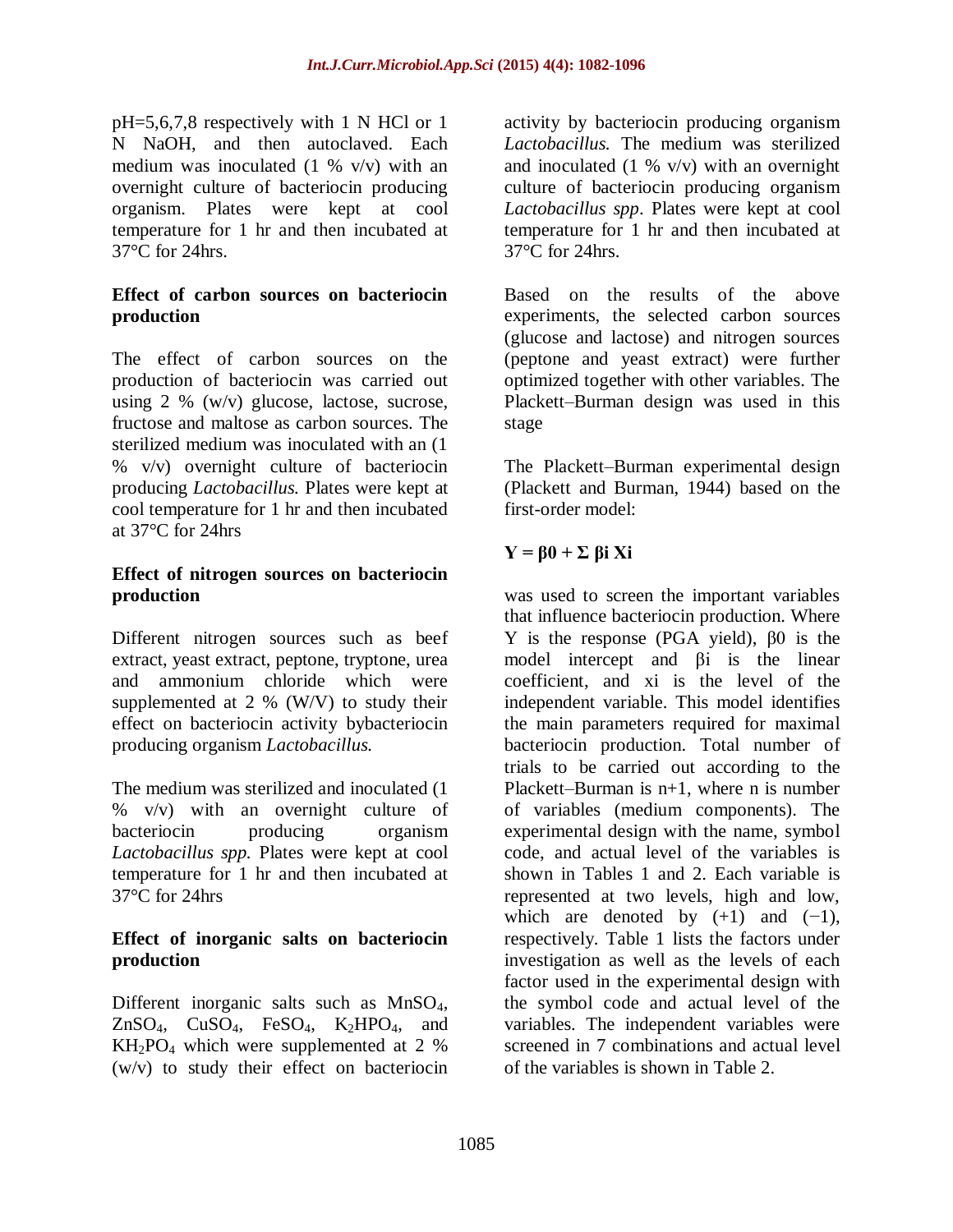**Table.1** Experimental variables at diferent levels used for the production of bacteriocin by *Lactobacillus rhamnous* using Plackett–Burman design

| Variables         | Codes     | Units          |       | <b>Experimental values</b> |
|-------------------|-----------|----------------|-------|----------------------------|
|                   |           |                | Lower | Higher                     |
| Peptone           | P         | $g/\mathbf{l}$ | 1.5   | 15                         |
| Yeast extract     | Y         | g/             | 0.5   | 5                          |
| Glucose           | G         | g/             | 5     | 50                         |
| Lactose           | L         | g/             | 5     | 50                         |
| Incubation period |           | hr             | 12    | 24                         |
| pH                | <b>PH</b> |                | 4.5   | 6.8                        |

**Table.2** Eight-trial Plackett–Burman design matrix for seven variables with coded values along with observed results for screening of significant factors affecting bacteriocin production by *Lactobacillus rhamnous*

| <b>Trial</b>   | $\mathbf{P}$ | Y     | L     | G     | $\mathbf{A}$ | I    | pH   |
|----------------|--------------|-------|-------|-------|--------------|------|------|
|                | (g/l)        | (g/l) | (g/l) | (g/l) | (g/l)        | (hr) |      |
| T <sub>1</sub> | $+1$         | $+1$  | $+1$  | $-1$  | $+1$         | $-1$ | $-1$ |
| T <sub>2</sub> | $-1$         | $+1$  | $+1$  | $+1$  | $-1$         | $+1$ | $-1$ |
| T <sub>3</sub> | $-1$         | $-1$  | $+1$  | $+1$  | $+1$         | $-1$ | $+1$ |
| T <sub>4</sub> | $+1$         | $-1$  | $-1$  | $+1$  | $+1$         | $+1$ | $-1$ |
| T <sub>5</sub> | $-1$         | $+1$  | $-1$  | $-1$  | $+1$         | $+1$ | $+1$ |
| T <sub>6</sub> | $+1$         | $-1$  | $+1$  | $-1$  | $-1$         | $+1$ | $+1$ |
| T7             | $+1$         | $+1$  | $-1$  | $+1$  | $-1$         | $-1$ | $+1$ |
| T <sub>8</sub> | $-1$         | $-1$  | $-1$  | $-1$  | $-1$         | $-1$ | $-1$ |

# **Results and Discussion**

 Ten *Lactobacillus spp.* were isolated and identified from water of El-Khadra lake. The physiological and biochemical characteristics of the *Lactobacillus* isolates were studied and screened for the probiotic properties antimicrobial activity and their degree of inhibition against the entero pathogens.

Eight isolates were Gram-positive, nonmotile, non-spore forming, catalase-negative rods, with the classical characteristicsof *Lactobacillus* (Kandler and Weiss, 1986). Among these, six of the strains were found to be bacteriocin producing *Lactobacillus*  spp., when tested against the indicator strains, and the isolate L8 was found to be more potential and the results are shown in Tables (3&4).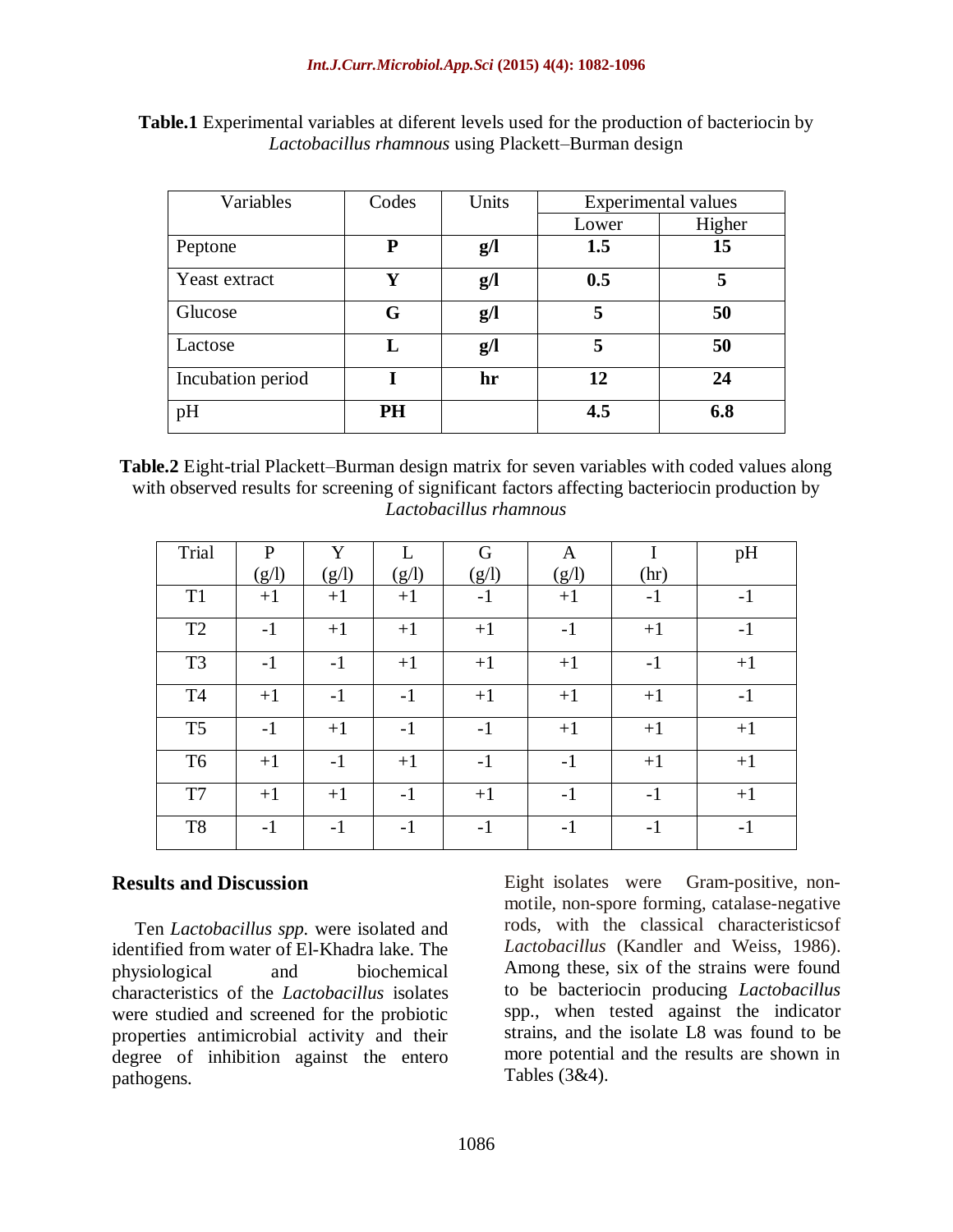| Code              | Gram's test   | Catalase test | Gas production from glucose |
|-------------------|---------------|---------------|-----------------------------|
| Lact1             | $G +ve$ , rod |               |                             |
| Lact <sub>2</sub> | $G +ve$ , rod |               | $\overline{\phantom{a}}$    |
| Lact <sub>3</sub> | $G +ve$ , rod |               | $\blacksquare$              |
| Lact4             | $G +ve$ , rod |               | $\overline{a}$              |
| Lact <sub>5</sub> | $G +ve$ , rod |               | $\blacksquare$              |
| Lact <sub>6</sub> | G -ve, rod    |               | $\blacksquare$              |
| Lact7             | $G +ve$ , rod |               | $\overline{\phantom{a}}$    |
| Lact <sub>8</sub> | $G +ve$ , rod |               |                             |
| Lact 9            | G-ve cocci    | -             | $(+)$                       |
| Lact 10           | G+ve cocci    | $^{+}$        | $\left  + \right\rangle$    |

## **Table.3** Biochemical tests for identification of lactobacilli

Based on the biochemical results which facilitated the choice of appropriate molecular methods for further species identification. Lact8 strains identified as *Lactobacillus rhamnosus* results shown in Table (5) and  $Fig(2)$ 

**Table.4** Primary screening for bacteriocinogenic activity of isolates

| <b>LAB</b>        | Mean diameter of zone of inhibition (cm) |           |                 |              |                   |                           |  |  |  |  |  |
|-------------------|------------------------------------------|-----------|-----------------|--------------|-------------------|---------------------------|--|--|--|--|--|
| isolate           | <i>Aeromonas</i>                         | E.coli    | <i>S.aureus</i> | P.aerogenosa | <b>Salmonella</b> | <b>Cumulative of zone</b> |  |  |  |  |  |
|                   | hydrophila                               |           |                 |              | entricia          | of inhibition (cm)        |  |  |  |  |  |
| Lact1             | 2.70                                     | 1.60      | 0.83            | 0.96         | 0.27              | 6.36                      |  |  |  |  |  |
| Lact <sub>2</sub> | 1.19                                     | 2.91      | 1.3             | 1.5          | 0.5               | 7.40                      |  |  |  |  |  |
| Lact <sub>3</sub> | <b>ND</b>                                | <b>ND</b> | <b>ND</b>       | <b>ND</b>    | <b>ND</b>         | <b>ND</b>                 |  |  |  |  |  |
| Lact4             | 0.80                                     | 2.30      | 0.86            | 0.66         | 0.6               | 5.22                      |  |  |  |  |  |
| Lact <sub>5</sub> | 2                                        | 2.4       | 0.6             | 0.4          | 0.4               | 5.80                      |  |  |  |  |  |
| Lact <sub>6</sub> |                                          | 2.8       | 1.35            | 1.16         | 0.6               | 7.91                      |  |  |  |  |  |
| Lact7             | <b>ND</b>                                | <b>ND</b> | N <sub>D</sub>  | <b>ND</b>    | <b>ND</b>         | <b>ND</b>                 |  |  |  |  |  |
| Lact <sub>8</sub> | 3.4                                      | 5.2       | 1.23            | 0.8          | 0.6               | 11.23                     |  |  |  |  |  |

ND: not detected under the experimental conditions



**Fig.1** Inhibition of the selected bacterial fish pathogens by different *Lactobacilli* isolates.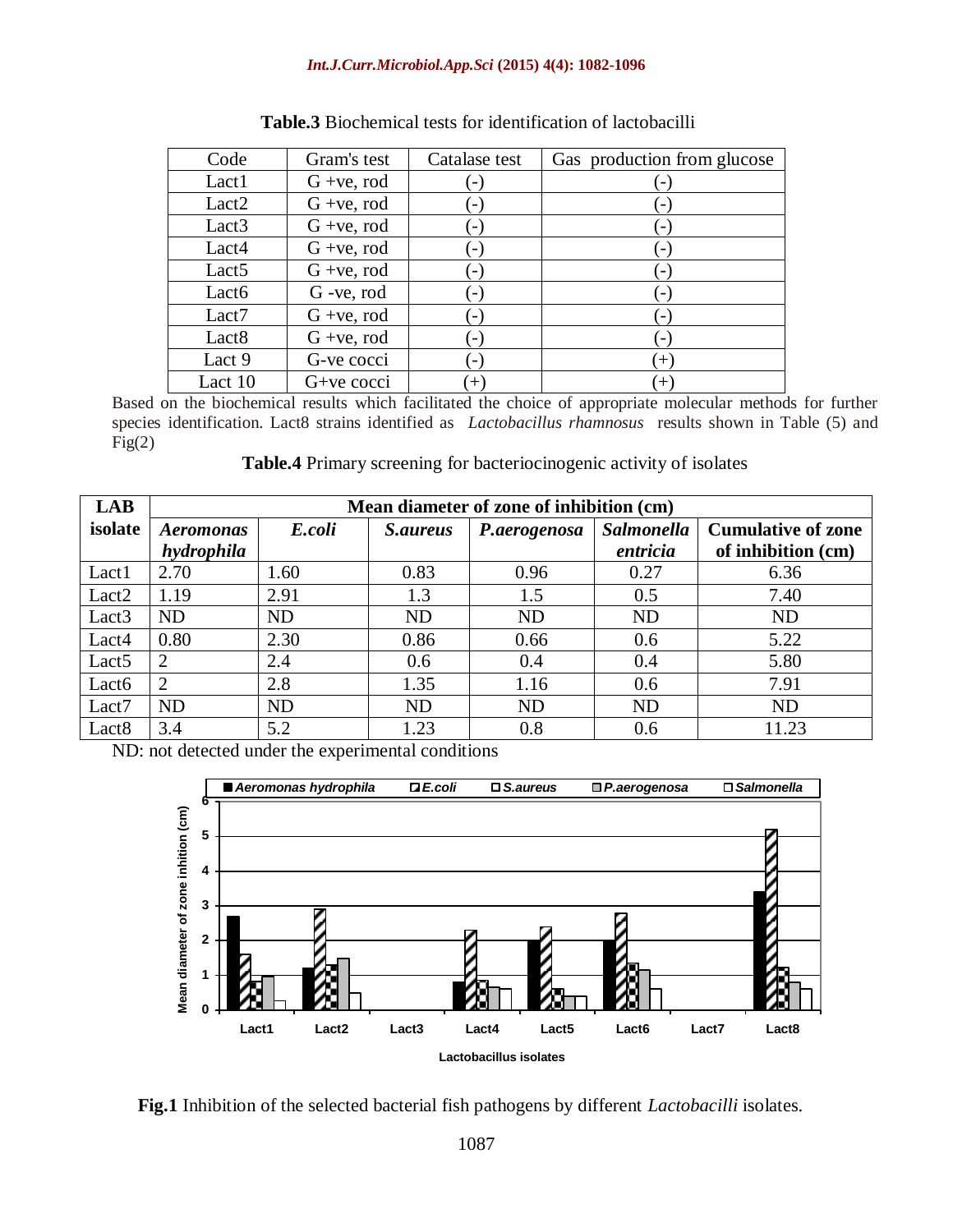| <b>Biochemical test</b> | Reaction   |
|-------------------------|------------|
| Gram reaction           | $G + ve$   |
| Motility                | Non-motile |
| Catalase                |            |
| $NH3$ from Arginine     |            |
| Acid from glucose       | $^{+}$     |
| Gas from glucose        |            |
| Acid from sugar         |            |
| Mannitol                | $^+$       |
| Lactose                 | $^{+}$     |
| Sucrose                 |            |
| L-Arabinose             |            |
| Glycerol                |            |
| Glactose                |            |
| Maltose                 |            |
| Gluconate               |            |

### **Table.5** Biochemical tests for *Lactobacillus rhamnosus*





**Fig.2** Phylogenetic dendrogram showing taxonomic positions of *Lactobacillus rhamnous*. type strains based on the 16s rRNA partial sequences.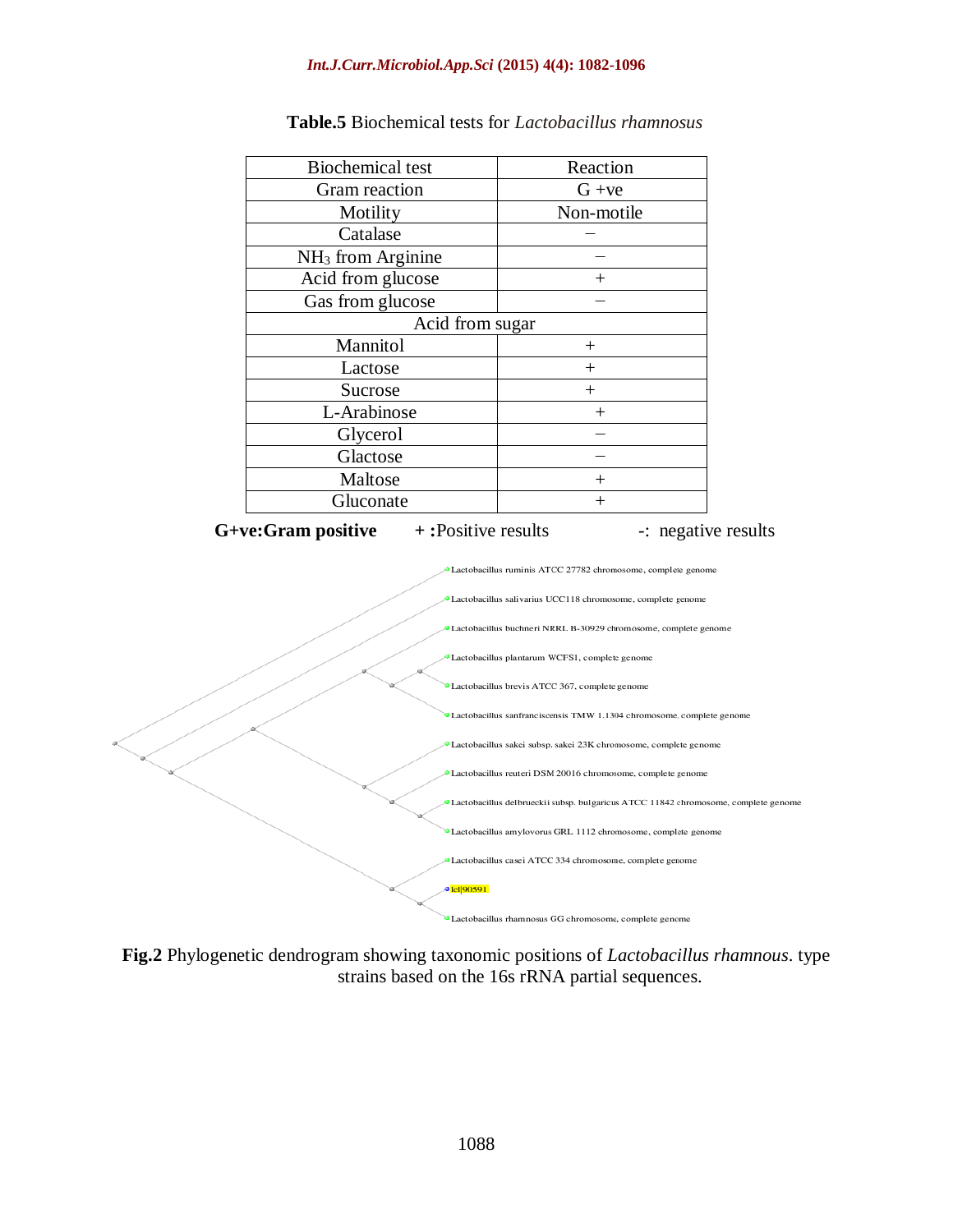| <b>Biochemical test</b>   | E.coli        | P.aeruginosa           | S. aureus  | Sallmonella<br>entricia |
|---------------------------|---------------|------------------------|------------|-------------------------|
| <b>Gram reaction</b>      | -ve           | -ve                    | $+ve$      | -ve                     |
| <b>Motility</b>           | <b>Motile</b> | <b>Motile</b>          | Non-motile | <b>Motile</b>           |
| <b>Catalase</b>           | $+$           |                        | $\ddot{}$  | $\pm$                   |
| <b>H2S</b> production     |               | $\ddot{}$              |            | $+$                     |
| Simmon's citrate          |               | $\mathrm{+}$           |            |                         |
| <b>Indole production</b>  | $\pm$         | $\mathrm{+}$           | $^{+}$     |                         |
| <b>Nitrate reduction</b>  | $\ddot{}$     | $\mathrm{+}$           | $\pm$      | $\ddot{}$               |
| <b>Methyl</b> red         | $\ddot{}$     |                        | $+$        | $\overline{+}$          |
| <b>Voges-Proskauer</b>    |               |                        | $+$        |                         |
| <b>Urease</b>             |               |                        |            |                         |
| <b>Lactose fermention</b> | $+$           |                        |            |                         |
|                           |               | <b>Acid from sugar</b> |            |                         |
| <b>Glucose</b>            | $^{+}$        | ┿                      | $^{+}$     | $^{+}$                  |
| <b>Mannitol</b>           | $\ddot{}$     | $\ddot{}$              | $\pm$      | $^{+}$                  |
| <b>Lactose</b>            | $+$           | $\ddot{}$              |            |                         |
| <b>Sucrose</b>            | $\pm$         | $\pm$                  | $\pm$      |                         |

**Table.6** Biochemical characterization of *E. coli*, *P.aeruginosa*, *S. aureus* and *Sallmonella entricia*

Morphologically typical colonies of *Pseudomonas aeruginosa*were identified by Gram's staining.Catalase reaction, Methyl red test, Voges-Proskauer test, Nitrate reduction, fermentation of sugars (Table 8) and Fig (5)



**Figure.3** Phylogenetic dendrogram showing taxonomic positions of *E.coli*. type strains based on the 16s rRNA partial sequence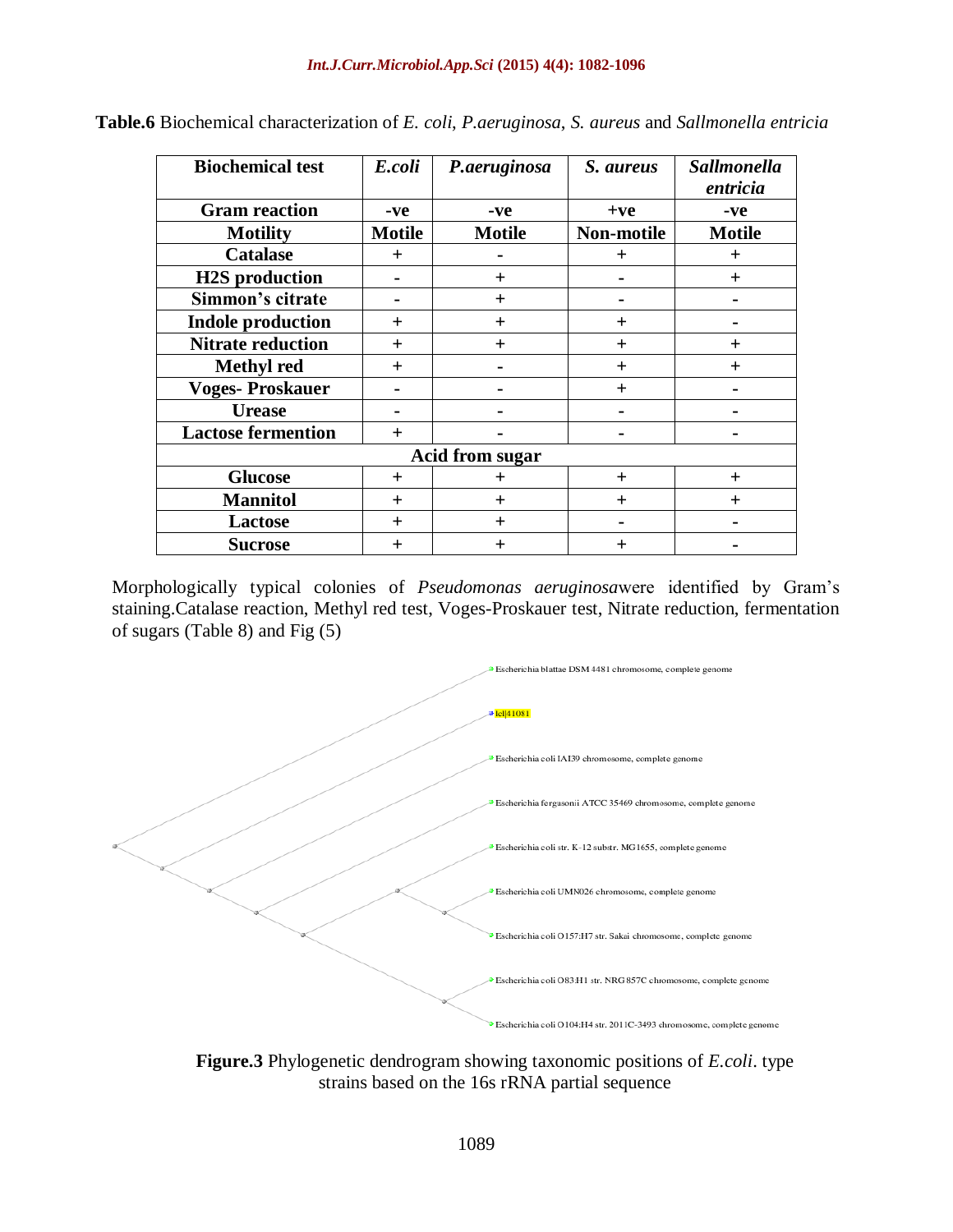

**Figure.4** Phylogenetic dendrogram showing taxonomic positions of *Staphylococcus aureus*. type strains based on the 16s rRNA partial sequences



**Figure.5** Phylogenetic dendrogram showing taxonomic positions of *Pseudomonas aeruginosa*. type strains based on the 16s rRNA partial sequences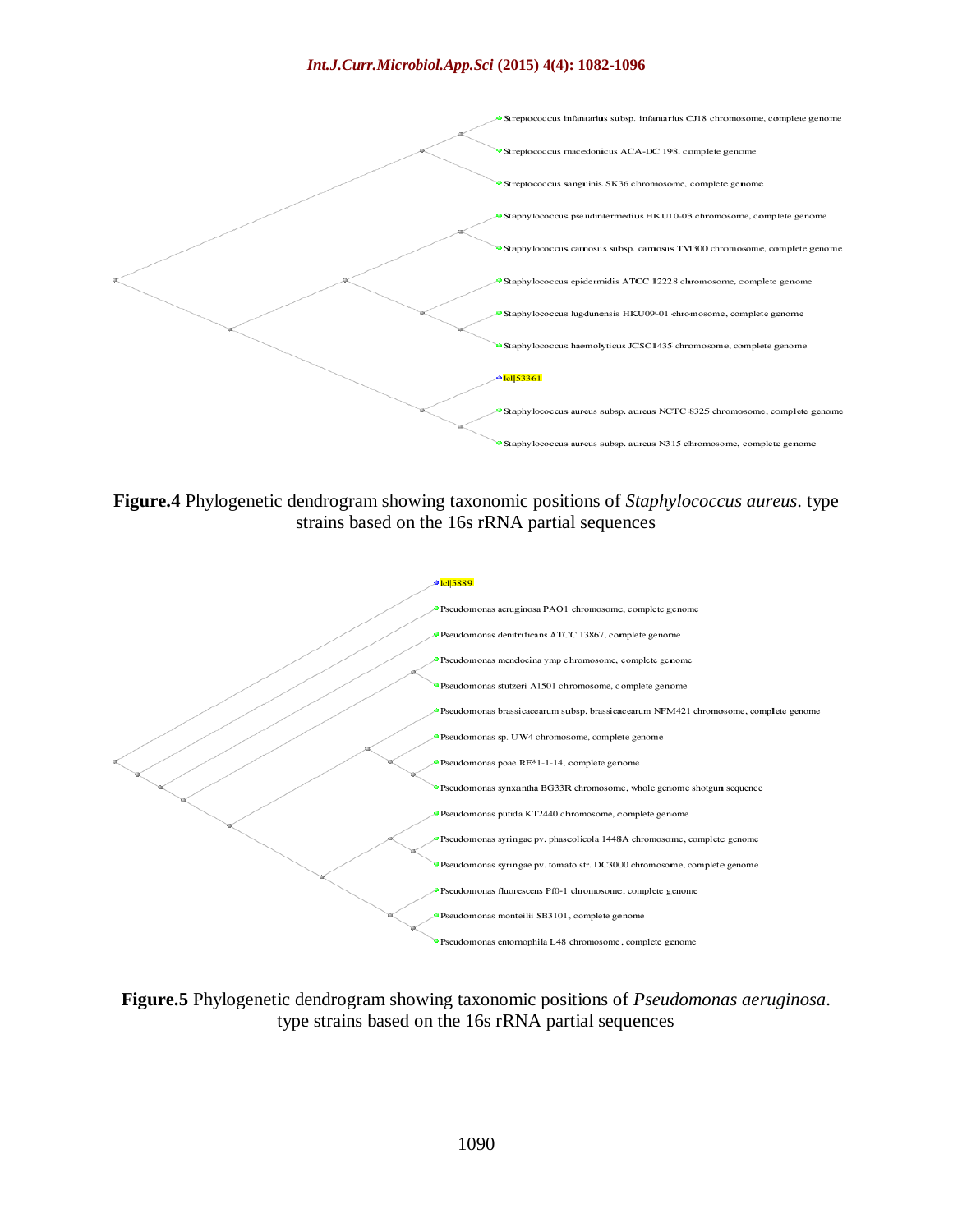Vibrio anguillarum 775 chromosome I, complete sequence



**Figure.6** Phylogenetic dendrogram showing taxonomic positions of *Salmonella entricia P.aeruginosa*. type strains based on the 16s rRNA partial sequences

## **Physiological, biochemical and molecular examination of target organisms**

Four to five suspected colonies from each bacterial plate were picked, cultured and then identified by the various biochemical tests.

Biochemical tests were performed to confirm *E. coli and salmonella* using Gram staining, Catalase test, Indole, Methyl red, Voges- Proskauer test, Nitrate reduction, Urease production, Simon citrate agar, and various sugar fermentation tests (Table 6) and Fig(3).

Confirmation of the genus, *Staphylococcus*  was done by Gram staining and various biochemical tests including Catalase test, Oxidase test, Indole, Methyl red, Voges-Proskauer test, Nitrate reduction, acid from different sugars, and haemolysis on Sheep Blood Agar (S.B.A.) following the method of Cruickshank (1970), while the species, *S aureus* was confirmed by Coagulase test as described by Monica (1991) (Table 8 and Fig  $4$ )

Bacteriocins or peptide antibiotics produced by *Lactobacilli* are gaining more importance in biopreservation of various packaged and unpackaged foods particularly because of less/no adverse effects to the consumers. Furthermore, the use of mixture of various bacteriocin as a combination for biopreservation could have major role in enhancing food safety. In present study, attempt has been made to identify the significant media components and culture conditions influencing production of bacteriocin. The evaluation is done with the help of Plackett-Burman statistical design.The growth of bacteria and accumulation of cellular metabolites are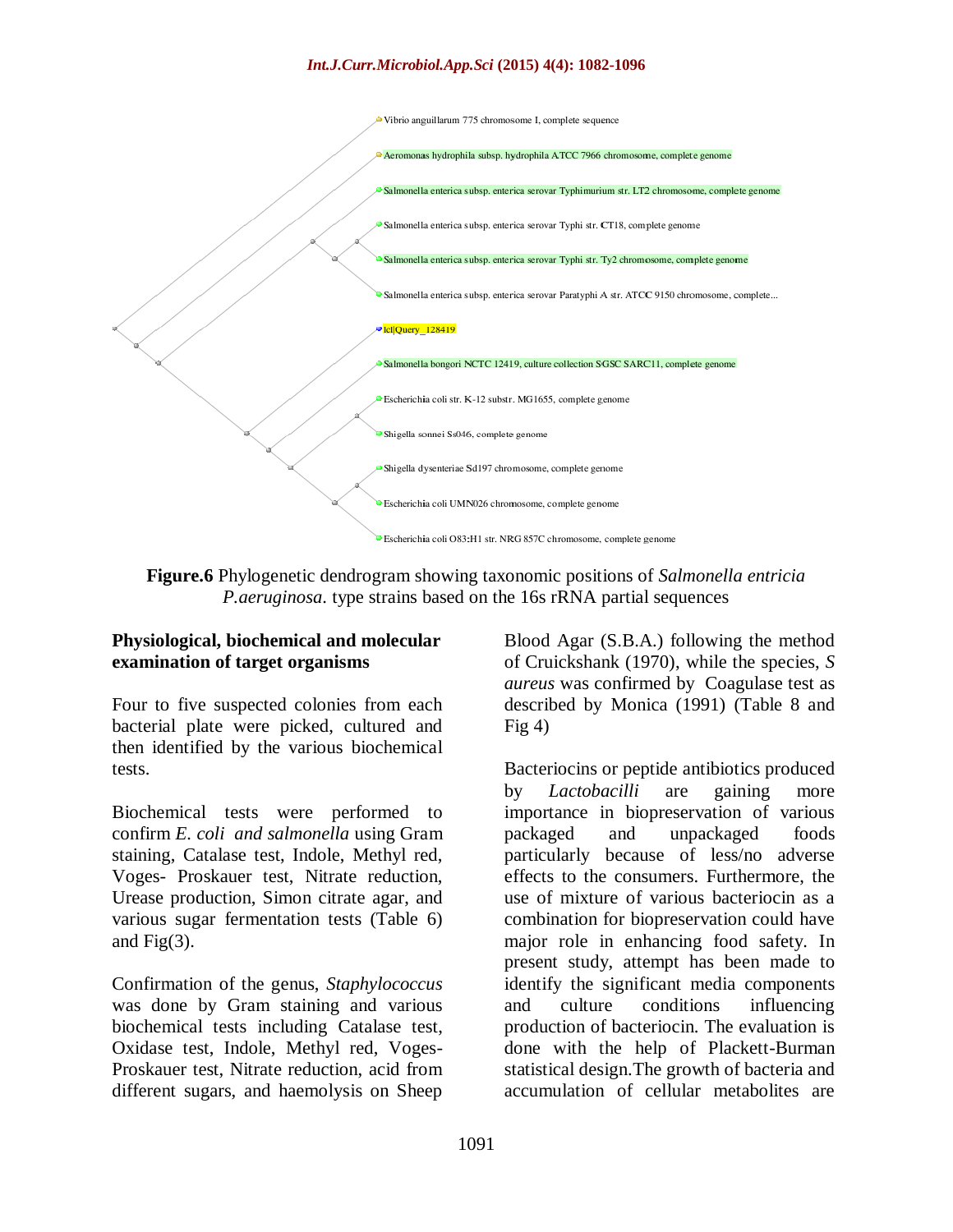strongly influenced by growth environment and medium composition such as carbon sources, nitrogen sources, growth factors, and inorganic salts. Search for the major factors and their optimization for biotechnological processes including multivariables is difficult. The traditional 'onefactor-at-a-time approach' that was used in medium optimization to obtain high yields of the desired metabolites disregards the complex interactions among various physicochemical parameters (Wang and Liu, 2008).

## **Determination of suitable nutrient sources**

In preliminary step of optimization, nine nitrogen sources, ten carbon sources, temperature, and PH were separately added into the flasks with the effluent  $(40\% \text{v/v})$  as basal medium. The results obtained in these experiments were shown in Table 9. It is obvious that peptone, yeast extract, glucose, lactose, MnSO<sub>4</sub>, K2HPO<sub>4</sub>, KH<sub>2</sub>PO<sub>4</sub> and PH 6.5 and 7 show comparatively greater positive effect on the bacteriocin production. Among the carbon sources, arabinose gave the negative effect. In the presence of peptone or yeast extract as the only nitrogen source, or a combination of peptone and meat extract, bacteriocin was produced. A combination of peptone and yeast extract yielded 2400 AU/OD.

Growth in the presence of meat extract as the only nitrogen source, or a combination of meat extract and yeast extract (1:1), resulted in approximately reduction of bacteriocin production. Concluded from these results, the key nitrogen source needed for optimal bacteriocin production is a combination of yeast extract and peptone. Bacteriocin was produced at 3000 AU/OD in MRS broth at an initial pH of 6.5(Table 10). Approximately reduction in bacteriocin activity (1400 AU/OD) was recorded in the same medium adjusted to an initial pH of 4.5 (Table 9). The end pH of both cultures was 3.8 (Table 10). Concluded from these results, production of bacteriocin was stimulated at an initial medium pH of 6.5.

Supplementation with inorganic salts used for bacteriocin production was also investigated as seen from Table (10), MnSO4, ZnSO4, FeSO4, CuSO4, K2HPO<sup>4</sup> and  $KH_2PO_4$  significantly stimulated bacteriocin production. It can be interpreted that  $MnSO_4$ ,  $K_2HPO_4$  and  $KH_2PO_4$  are considered as macronutrients in bacterium nutrition whereas iron copper and zinc are viewed as micronutrients.

# **Plackett**-Burman design

To investigate the effects of nutrient supplements on bacteriocin production of *Lactobacillus rhamnosus*, A Plackett-Burman design was carried out when the suitable nutrient supplements had been determined. As can be seen from Table (11) yeast extract, glucose, peptone and PH gave positive effect on bacteriocin production with level confidence range between (95-97 %). In previous research published by various groups (Oslon, 1993; Ogunbanwo *et al.*, 2003), glucose was found to be affecting the bacteriocin production by *Lactobacilli* when used in various concentrations. On the other side, peptone and meat extract both acts as nitrogen source, have various significance or no significance at all for both the isolates. In one study Todorov and Dicks (2009) found that the nitrogen sources like yeast extract, meat extract, peptone and tryptone, when used solely and in various combinations with each other, influence the bacteriocin production by various species of *Lactobacilli*. pH were found to be significant for the production of bacteriocin.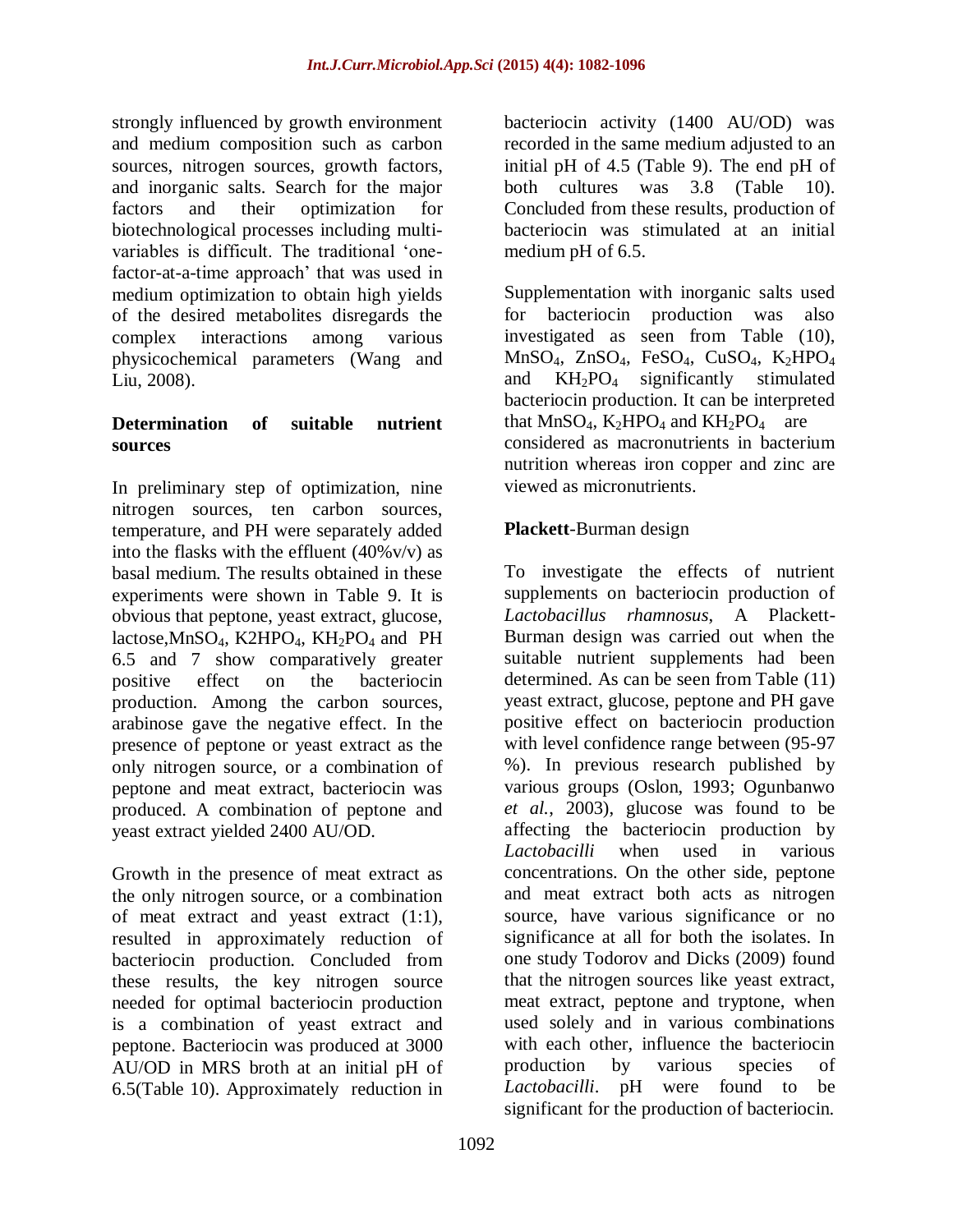| <b>Treatment</b>                | Concentration  |      |      | Final pH Growth (OD 600 nm)   Bacteriocin activity AU/ml |
|---------------------------------|----------------|------|------|----------------------------------------------------------|
| <b>Nitrogen sources</b>         |                |      |      |                                                          |
| Peptone                         | 20             | 4.2  | 3.6  | 1200                                                     |
| Beef extract                    | 20             | 4.15 | 2.65 | 800                                                      |
| Yeast extract                   | 20             | 4.1  | 3.53 | 1200                                                     |
| Peptone + beef extract          | $12.5 + 7.5$   | 4.16 | 3.85 | 1800                                                     |
| Peptone+Yeast extract           | $12.5 + 7.5$   | 4.02 | 4.73 | 2400                                                     |
| Beef<br>extract+yeast           | $12.5 + 7.5$   | 4.07 | 4.45 | 1800                                                     |
| extract                         |                |      |      |                                                          |
| Beef extract+ yeast             | $10+10$        | 4.07 | 4.81 | 1800                                                     |
| extract                         |                |      |      |                                                          |
| Urea                            | 2.0            | 4.3  | 1.93 | 600                                                      |
| Amm.sulphate                    | 4.5            | 4.4  | 1.51 | 400                                                      |
| <b>Carbon sources</b>           |                |      |      |                                                          |
| Glucose                         | 20             | 4.02 | 4.95 | 6400                                                     |
| Sucrose                         | 20             | 4.1  | 4.89 | 3000                                                     |
| Glactose                        | 20             | 4.4  | 4.67 | 1400                                                     |
| Mannitol                        | 20             | 4.1  | 5.49 | 2400                                                     |
| Lactose                         | 20             | 4.1  | 4.26 | 6400                                                     |
| Starch                          | 20             | 4.3  | 2.89 | 1400                                                     |
| Glycerol                        | 20             | 4.01 | 4.66 | 1800                                                     |
| Maltose                         | 20             | 4.39 | 4.56 | 2400                                                     |
| Arabinose                       | 20             | 5.5  | 1.55 | ND                                                       |
| Fructose                        | 20             | 4.19 | 3.72 | 2400                                                     |
| <b>Inorganic salts</b>          |                |      |      |                                                          |
| MnSO <sub>4</sub>               | free           | 4.4  | 3.95 | 2400                                                     |
| ZnSO <sub>4</sub>               | 0.2            | 4.5  | 3.56 | 600                                                      |
| CuSO <sub>4</sub>               | 0.2            | 4.5  | 3.51 | 600                                                      |
| FeSO <sub>4</sub>               | 0.2            | 4.47 | 2.59 | 600                                                      |
| K <sub>2</sub> HPO <sub>4</sub> | $\overline{c}$ | 4.11 | 4.89 | 3000                                                     |
| $KH_2PO_4$                      | $\overline{2}$ | 4.05 | 4.14 | 3000                                                     |
| PH                              |                |      |      |                                                          |
| 4.5                             |                | 3.8  | 3.42 | 1400                                                     |
| 5.5                             |                | 3.8  | 4.56 | 1800                                                     |
| 6.5                             |                | 3.8  | 4.81 | 3000                                                     |
| $\boldsymbol{7}$                |                | 5.02 | 5.00 | 3000                                                     |
| $\overline{8}$                  |                | 6.01 | 2.91 | 1800                                                     |

# **Table.9** Effect of nutrient components on biomass production and bacteriocin activity (AU/ml) by *Lactobacillus rhamnosus*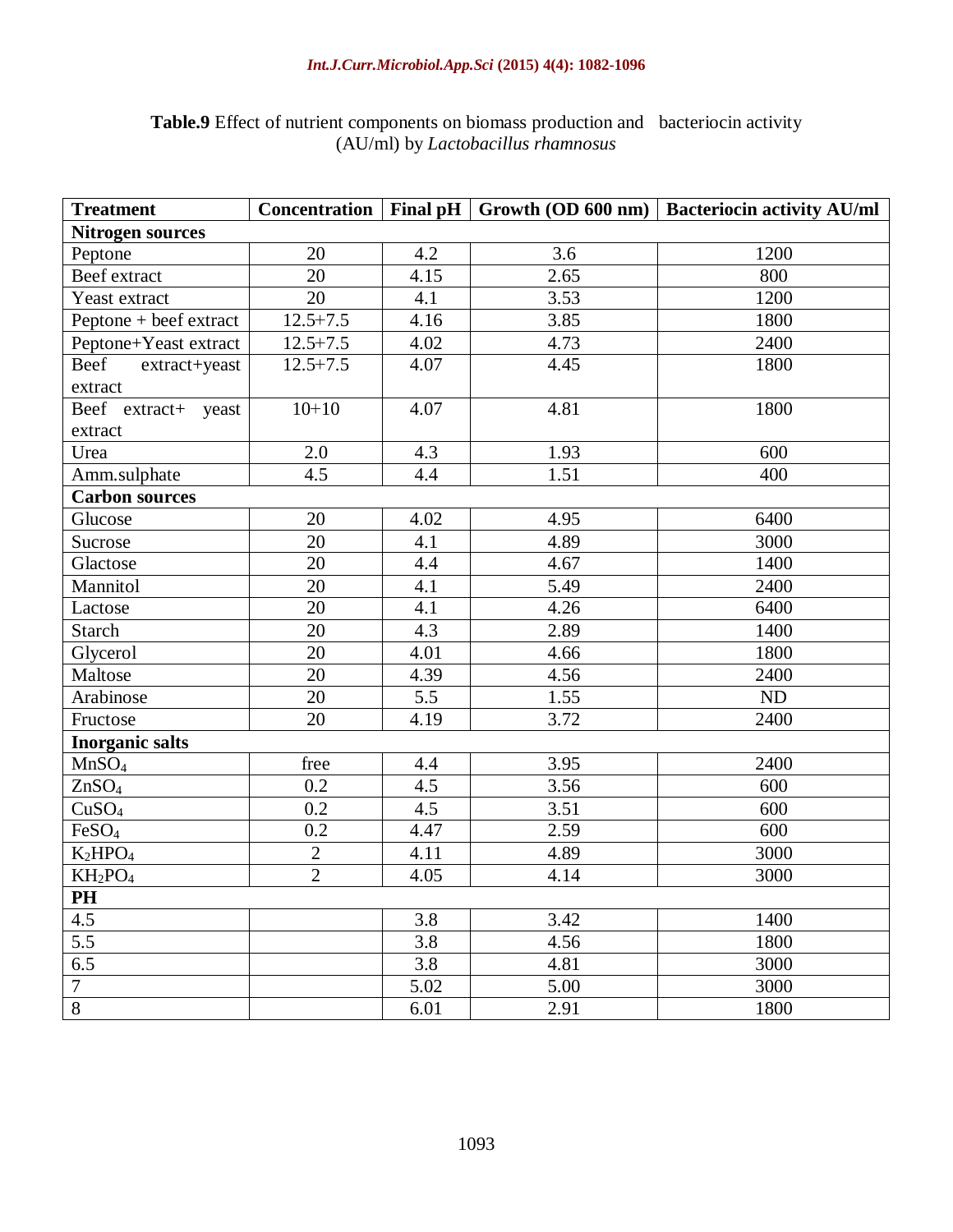| Table.10 Eight-trial Plackett-Burman design matrix for seven variables with coded values along |                         |  |  |  |  |  |  |  |                                                                                                |  |
|------------------------------------------------------------------------------------------------|-------------------------|--|--|--|--|--|--|--|------------------------------------------------------------------------------------------------|--|
|                                                                                                |                         |  |  |  |  |  |  |  | with observed results for screening of significant factors affecting bacteriocin production by |  |
|                                                                                                | Lactobacillus rhamnous. |  |  |  |  |  |  |  |                                                                                                |  |

| Trial          | D      | $\mathbf{v}$             |                          | G                        | А     |      | pH   | Bacteriocin production |
|----------------|--------|--------------------------|--------------------------|--------------------------|-------|------|------|------------------------|
|                | (g/l)  | (g/l)                    | (g/l)                    | (g/l)                    | (g/l) | (hr) |      | (AU/ml)                |
| T1             | $+1$   | $+1$                     | $+1$                     | - 1                      | $+1$  | - 1  | – I  | 6000                   |
| T <sub>2</sub> | $-1$   | $+1$                     | $+1$                     | $+1$                     | - 1   | $+1$ | - 1  | 8600                   |
| T <sub>3</sub> | - 1    | - 1                      | $+1$                     | $+1$                     | $+1$  | - 1  | $+1$ | 9200                   |
| T <sub>4</sub> | $+1$   | - 1                      | - 1                      | $+1$                     | $+1$  | $+1$ | - 1  | 6400                   |
| T <sub>5</sub> | $-1$   | $+1$                     | - 1                      | - 1                      | $+1$  | $+1$ | $+1$ | 4600                   |
| T <sub>6</sub> | $+1$   | $-1$                     | $+1$                     | $\overline{\phantom{a}}$ | - 1   | $+1$ | $+1$ | 8200                   |
| T7             | $+1$   | $+1$                     | $\overline{\phantom{0}}$ | $+1$                     | - 1   | - 1  | $+1$ | 10200                  |
| T <sub>8</sub> | $\sim$ | $\overline{\phantom{0}}$ | -                        | -                        | $-1$  | - 1  | $-1$ | 1800                   |

**Table.11** Statistical analysis of Plackett–Burman design results showing estimated effect

| <b>Variables</b>  | <b>Effect</b> | <b>Coefficient</b> | <b>Standard</b> | t-value    | <i>P</i> -value | level        |
|-------------------|---------------|--------------------|-----------------|------------|-----------------|--------------|
|                   |               |                    | error           |            |                 | Confidence % |
| Intercept         |               | 3.550788           |                 |            |                 |              |
| Peptone           | 3.88          | 1.43833            | 0.7289          | 3.81141    | 0.050           | 95           |
| Yeast extract     | 4.88          | 2.08500            | 0.8215          | $-5.81822$ | 0.025           | 97.5         |
| Glucose           | 3.92          | $-1.88167$         | 4792.           | $-5.28594$ | 0.034           | 97           |
| Lactose           | 1.54          | 0.77167            | 0.46916         | 2.10234    | 0.248           | 85.5         |
| Incubation period | 2.6           | 1.41167            | 0.2519          | 2.91349    | 0.059           | 93           |
| PH                | 3.54          | $-1.88167$         | 0.29192         | $-4.88594$ | 0.034           | 97           |

However, in neither cases both of these were found to be significant. Patil *et al.,*  (2011) found that pH and temperature have strong influence on bacteriocin production when compared to incubation time and any alteration in pH and temperature values has significant effect on production of bacteriocin. Oslon, (1993) observed that the dependence of bacteriocin production on pH may be due to the regulation of bacteriocin production genes expression by pH. Thus, variation in the significant media ingredients concentrations or physical culture parameters will have considerable influence on the amount of bacteriocin produced by microorganisms.

*Lactobacillus rhamnosus* was characterized as bacteriocin production independent

producer strain. The use of statistical models to optimize culture medium components and conditions has increased in present-day biotechnology, due to its easy applicability, reliability and validity. In this study, it is evident that various process parameters like yeast extract and culture volume are the most significant factors influencing bacteriocin production. Under the optimized conditions, the maximum bacteriocin obtainedafter 12h of cultivation, when compared to the results obtained in basal production medium was (3000 AU/ml).

## **References**

APHA [American Public Health Association], (2005): Standard Methods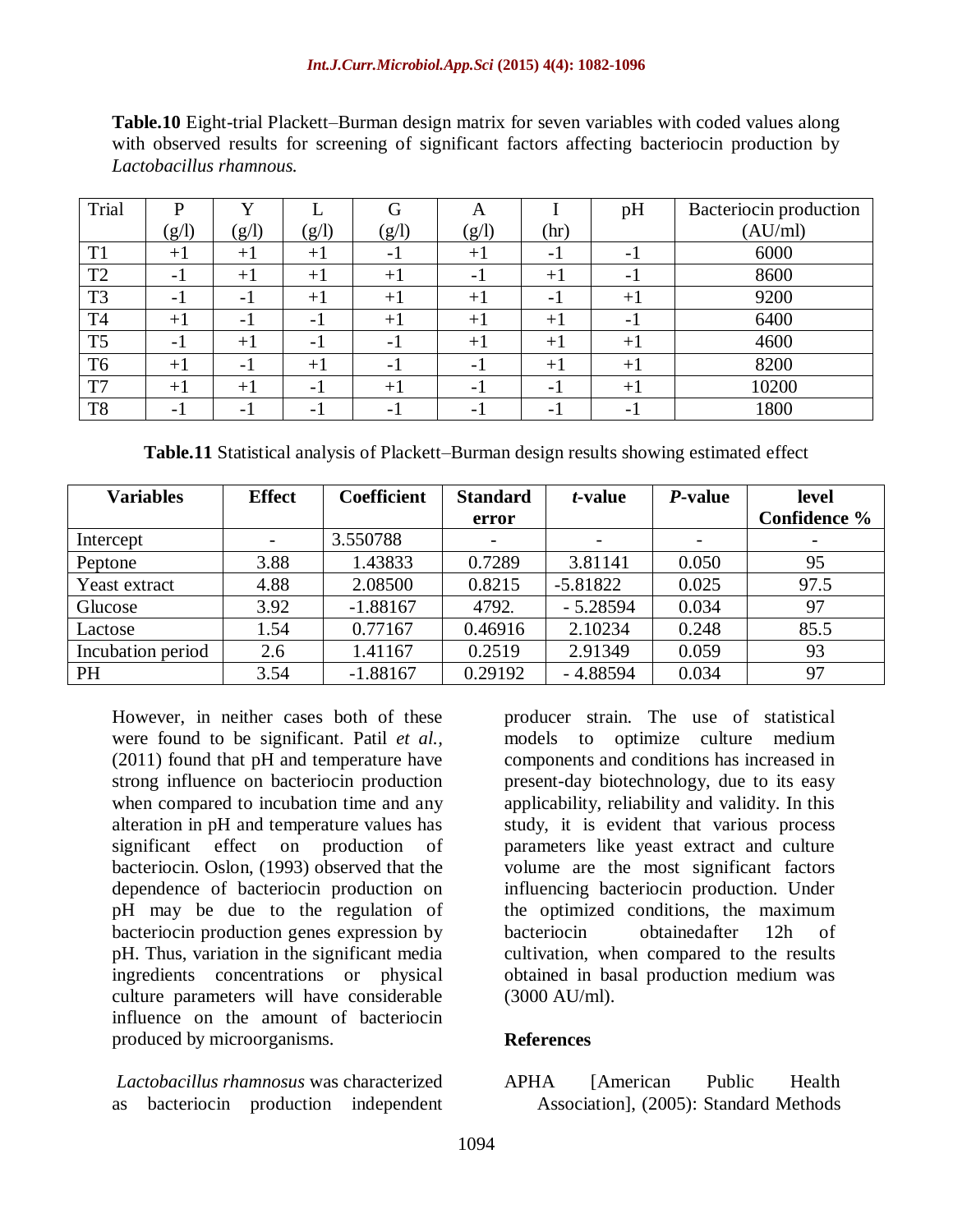for the Examination of Water and Wastewater 21th ed. APHA, Inc. Washington, D<sub>C</sub>.

- Awan, J. and Rahman, S. (2005): Microbiology Manual. Unitech Communications, Faisalabad, Pakistan, pp: 49–51.
- Babji, Y. and Murthy, T. (2000): Effect of inoculation of mesophilic lactic acid bacteria on microbial and sensory changes of minced goat meat during storage under vacuum and subsequent aerobic storage. J Meat Sci. 2000;54:197-202.
- Baired-Parker, A. (1962). An improved diagnostic and selective medium for isolating coagulase positive. s*taphylococci*. J.Appl.Bacteriol, 25, 12– 19.
- Biswas, S., Ray, P.; Johnson, M.; and Ray, B. (1991): Influence of growth conditions on the production of bacteriocin Pediocin Ach by *Pediococcus acidilactici* H. Appl. and Environ Microbiol*.*; 57: 1265-1267.
- Cruickshank, R. (1970): Medical Microbiology. 11th ed. The English Language Book Society E. and Livingston Ltd. 1970.
- De Man, J.; Rogosa, M. and Sharpe, M. (1960): Medium for the cultivation of *lactobacilli*. J. Appl. Bacteriol. 23: 130- 135.
- De Vuyst, L. and Vandame, E. (1992): Influence of carbon source on nisin production in *Lactococcus lactis* subsp. *lactis* batch fermentations. J.Gener. Microbiol*.*; 138: 571-578.
- Deraz S., Karlsson N., Hedstrom M, Andersson M, and Mattiasson B (2005):Purification and characterisation of acidocin D20079, abacteriocin produced by *Lactobacillus acidophilus*  DSM20079. J. Biotechnol. 117: 343- 354.
- Ennahar, S.; Sashihara, T.; Sonomoto, K.

and Ishizaki, A. (2000): Class Iia bacteriocins: biosynthesis, structure and activity. FEMS Microbiol. Rev., 24, 85- 106.

- Fisher, J. ; Meroueh, S. O. and Mobashery, S. (2005): Bacterial resistance to betalactam antibiotics: compelling opportunism, compelling opportunity. Chem. Rev., 105, 395-424.
- Kandler, O. and Weiss, N. (1986): Regular, non-sporing Gram-positive rods. In: Sneath PH, Mair NS, Sharpe ME, Holt JG, eds. Bergey'smanual of systematic bacteriology. Vol 2. Baltimore: Williams & Wilkins; 1986:1208-34.
- Kumar, A., and Schweiser, H. (2005): Bacterial resistance to antibiotics: active efflux and reduced uptake. Adv. Drug Deliv. Rev. 57: 1486-1513.
- Kumar, M. and Srivastava S. (2010): Ehanced production of enterocin from *Enterococcus faecium* LR/6 by statistical optimization of the growth medium. Trak. J. Sci*.*; 8(4): 12-21.
- Li, C.; Bai, Z.; Cai, F. and Ouyang (2001): Optimization of cultural media for bacteriocin production by *Lactococcus lactis* using response surface methodology. J. o Biotechnol*.*; 93: 27- 34.
- Mandal, V., Sen S. and Mandal N., (2008): Optimized culture conditions for bacteriocin production by *Pediococcus acidilactici* LAB 5 and its characterization. Indian J. Biochem. Biophys., 45: 106-110.
- Monica, C.(1991): Medical Laboratory manual for Tropical countries. vol 11. ELBS, 60–63.
- Muriana, P. and Klaenhammer, T. (1991): Purification and partial characterization of lactacin F, a bacteriocin produced by *Lactobacillus acidophilus* 11088. Appl. Environ. Microbiol*.*; 57: 114-121.
- Ogunbanwo, S., Sanni A. and Onilude, A. (2003): Characterization of bacteriocin